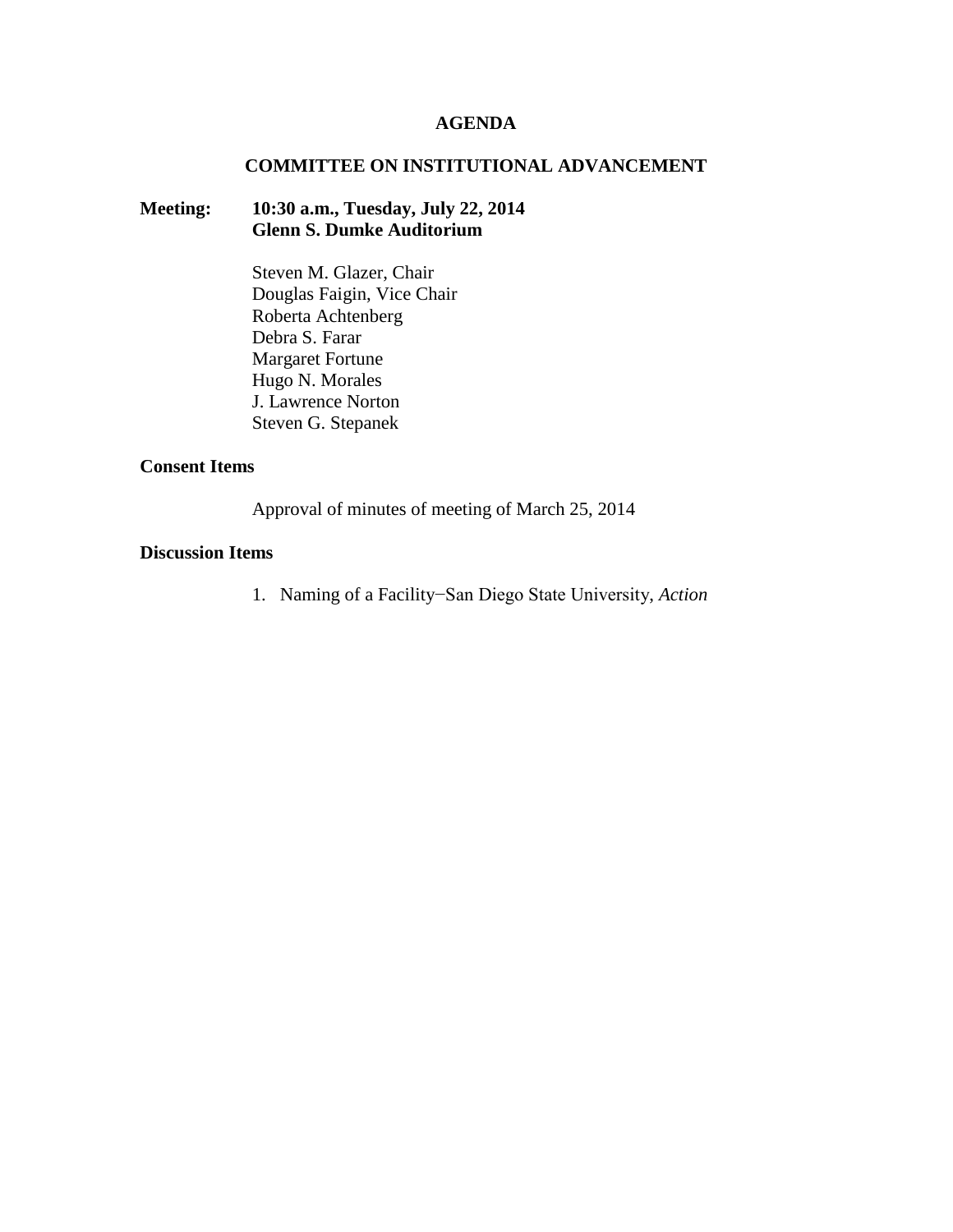# **MINUTES OF THE MEETING OF COMMITTEE ON INSTITUTIONAL ADVANCEMENT Office of the Chancellor Glenn S. Dumke Auditorium 401 Golden Shore Long Beach, California**

**March 25, 2014**

### **Members Present**

Roberta Achtenberg Rebecca Eisen Debra Farar Margaret Fortune Bob Linscheid, Chair of the Board Steven G. Stepanek Cipriano Vargas Timothy P. White, Chancellor

Trustee Farar called the meeting to order.

### **Approval of Minutes**

The minutes of January 29, 2014, were approved as submitted.

#### **Measuring Advancement**

Trustee Farar announced that the Measuring Advancement report will be postponed.

# **Naming of an Academic Program – California State University, Northridge**

Mr. Garrett P. Ashley, vice chancellor for university relations and advancement, reported that the proposed naming recognizes a \$10 million contribution by David Nazarian in support of the strategic initiatives of the College of Business and Economics. In addition, Mr. Nazarian has committed to raising another \$15 million over the next three to five years.

President Dianne Harrison and Chancellor White thanked Mr. Nazarian for his generous support, which will help launch new academic programs, enhance learning opportunities and increase engagement with the business community.

The committee unanimously recommended approval by the board of the proposed resolution (RIA 03-14-05) that the College of Business and Economics at California State University, Northridge be named the David Nazarian College of Business and Economics.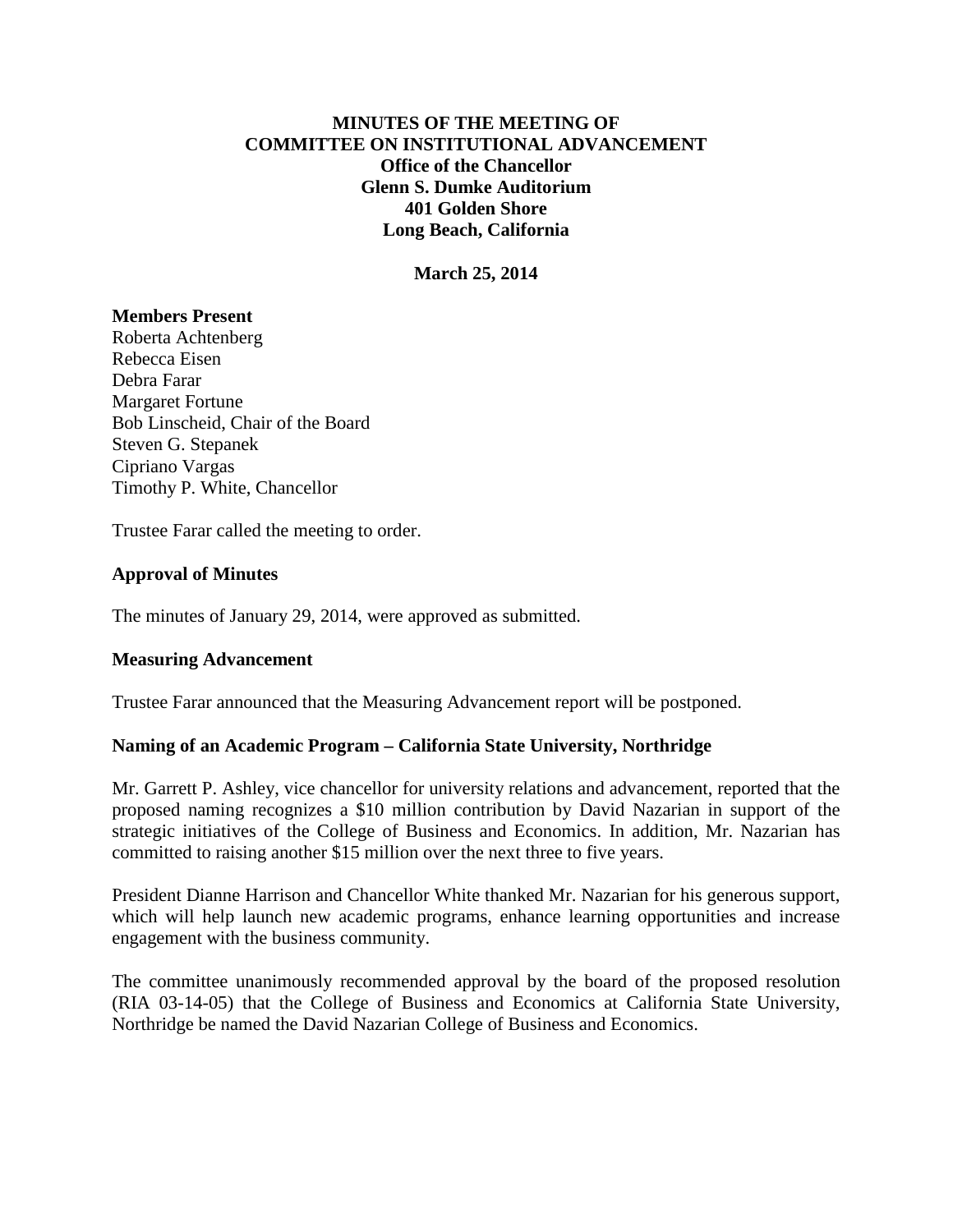2 Inst. Adv.

# **Naming of a Facility – California State University, Fresno**

Mr. Ashley reported that the proposed naming recognizes Coach Margie Wright, the NCAA Division I all-time winningest softball coach and second all-time in NCAA Division I victories regardless of sport. She was the driving force behind the construction of the softball diamond, which has proved to be a blueprint for softball growth at the NCAA Division I level.

President Joseph Castro and Chancellor White thanked Ms. Wright for her tireless commitment to student-athletes and her continued involvement in the community.

The committee unanimously recommended approval by the board of the proposed resolution (RIA 03-14-06) that the softball diamond in the Department of Intercollegiate Athletics at California State University, Fresno be named the Margie Wright Softball Diamond.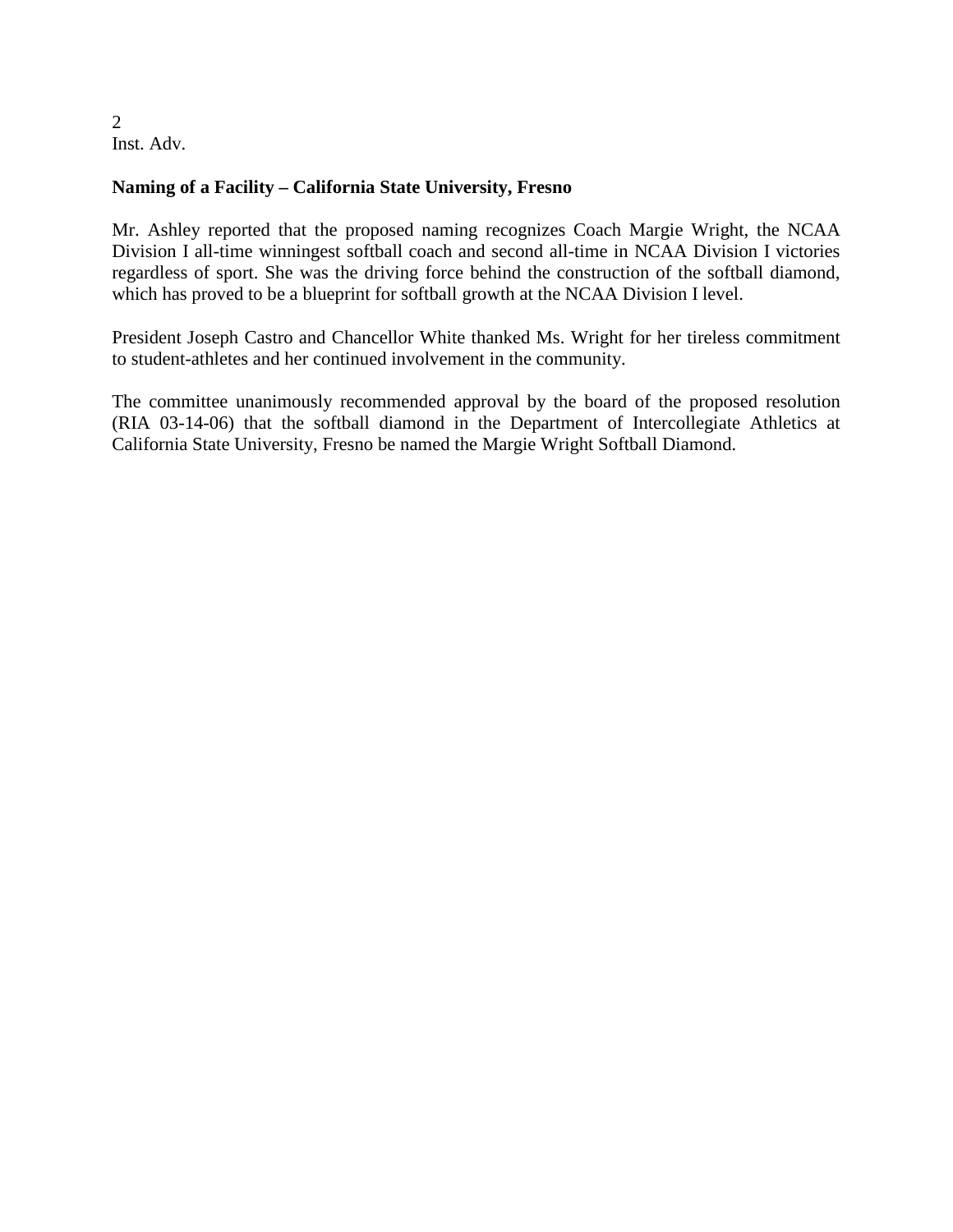**Action Item** Agenda Item 1 July 22, 2014 Page 1 of 2

## **COMMITTEE ON INSTITUTIONAL ADVANCEMENT**

## **Naming of a Facility−San Diego State University**

#### **Presentation by:**

Garrett P. Ashley Vice Chancellor University Relations and Advancement

### **Summary**

This item will consider naming the Basketball Performance Center at San Diego State University as the Jeff Jacobs JAM Center.

This proposal, submitted by San Diego State University, meets the criteria and other conditions specified in the Board of Trustees Policy on Naming California State University Facilities and Properties including approval by the system review panel and the campus academic senate.

#### **Background**

The proposed naming of the facility recognizes the \$3 million in combined contributions: \$1.5 million by Jeff Jacobs and a trio of \$500,000 gifts from Hal Jacobs, Steve Altman and Jim Morris (JAM). These gifts account for 25% of the construction costs for the new facility breaking ground in July 2014. The facility will house both the men and women's basketball teams for practice and skill instruction. This facility will help alleviate some scheduling difficulties amongst the three venues where these teams currently practice. This facility will also be available to host special events with the nearby Parma Payne Goodall Alumni Center.

Jeff Jacobs is a long-time benefactor of Aztec Athletics. He is a charter member of the Director's Cabinet–a group of civic leaders who support student-athlete scholarships annually at a minimum of \$30,000. Since its formation in 2001, nearly \$12 million has been raised for scholarships through the Director's Cabinet.

Last year Jeff Jacobs donated \$1 million as the lead gift to the Basketball Performance Center and has now pledged another \$500,000 for the project. He was also instrumental in assisting athletics with asking Hal Jacobs, Steve Altman and Jim Morris for \$500,000 each for the project. Derived from the last names of these three donors, the acronym JAM plays well with the game of basketball.